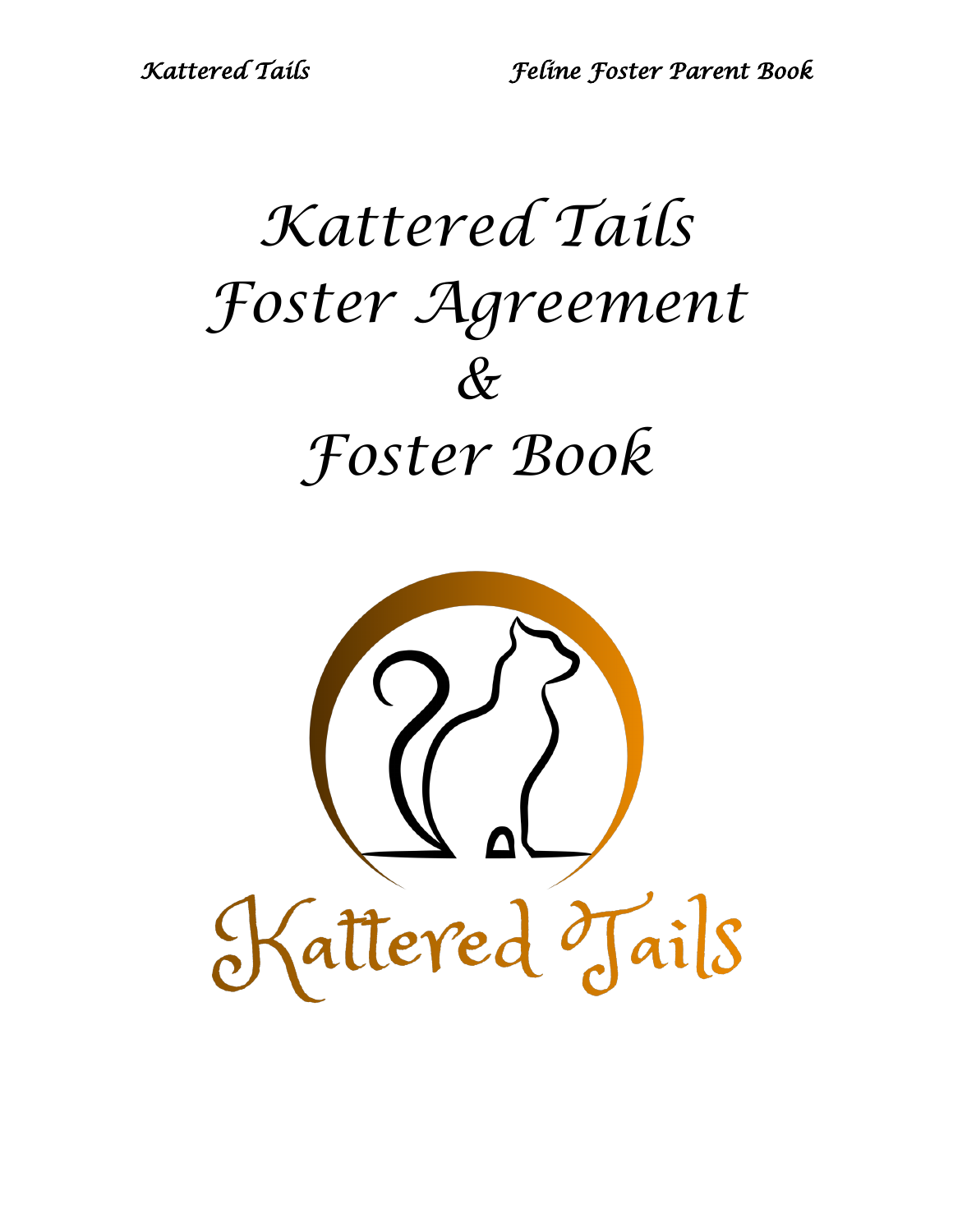#### *Table of Contents*

- *Message from Kattered Tails*
- *Adoption Day Guidelines for Feline Fosters Parents*
- *Guidelines for Feline Foster Parents*
	- o *Who needs fostering*
	- o *Goals of fostering*
	- o *To Do's when fostering*
	- o *Vaccinations*
	- o *Approved Veterinary Clinics*
	- o *Spay/Neuter Information*
	- o *Adoption Information*
- *Quick Reference for Feline Foster Parents*
- *Foster Care Application*
- *Cat Foster Parent Agreement*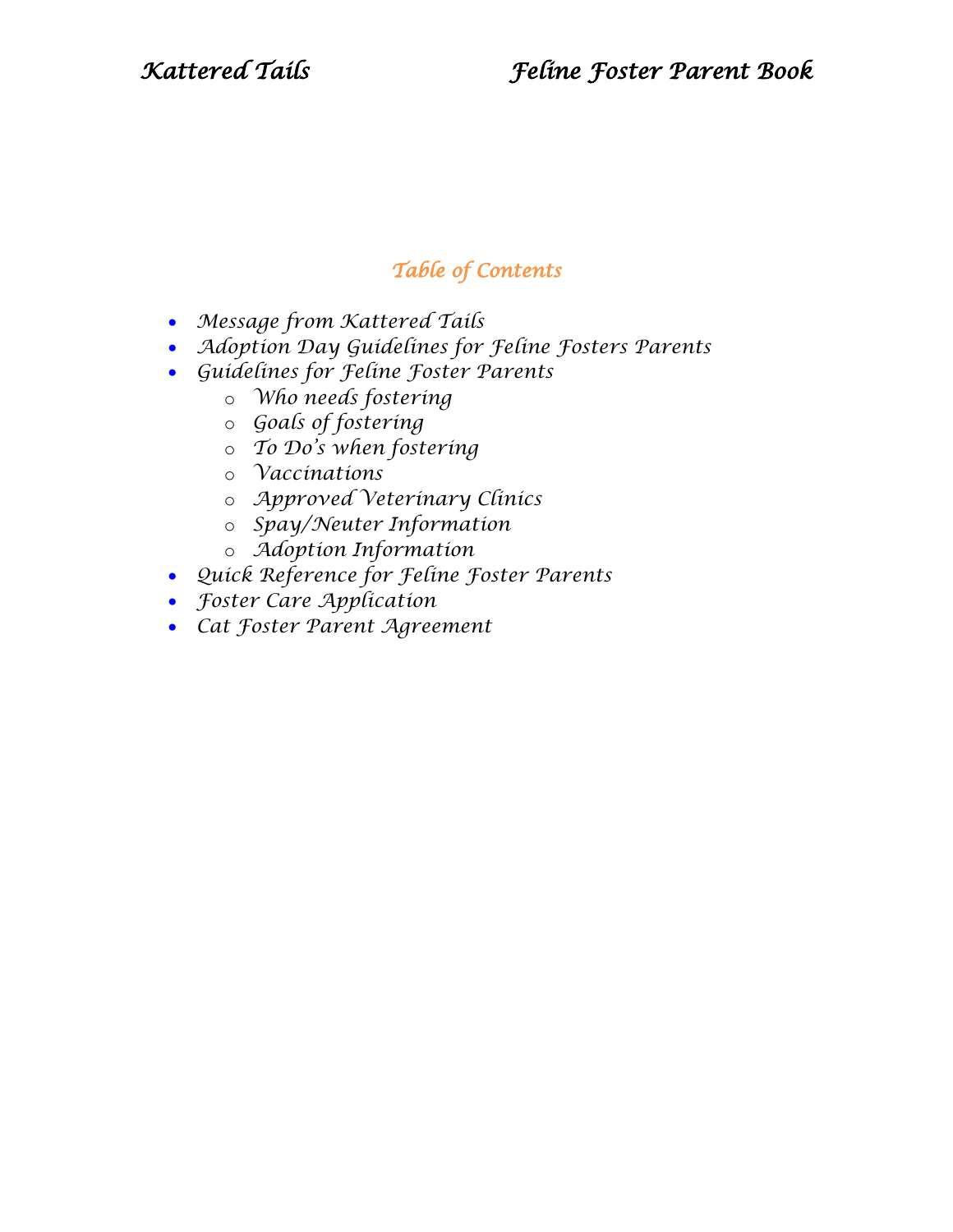#### *A Message from Kattered Tails*

*Thank you for your interest in Kattered Tails Foster Program! There is a variety of information in this binder for you to become a successful Feline Foster Parent.* 

*Feline Foster Parents fulfill the most vital role within the recue. We would like to make sure that you have information available for you as you begin your new adventure as a Feline Foster Parent to our feline friends. This binder contains information on your role as a foster, adoption day instructions, the basics of foster care, veterinary care, vaccination information, and spay/neuter information, socialization of a cat or kitten, web posting information the adoption process. This binder also contains many informative pages about cat diseases and common everyday cat issues. Please keep this Binder as a reference for yourself.* 

*The Foster Application and The Cat Foster Parent Agreement must be completed prior to any cats or kittens being placed in your care.*

*We hope you save all information provided, as it will help answer many of the questions that can arise while you foster.* 

*Fostering saves the lives of many cats and kittens. There are times when sick cats/kittens and difficult cats challenge us, however most foster cats/kittens are completely routine. You are providing food, shelter and love to our deserving feline friends. Seeing your foster cat/kitten being adopted is a satisfying and sometime tearful experience but always a true accomplishment.*

*Thank you for becoming a Feline Foster Parent with Kattered Tails.*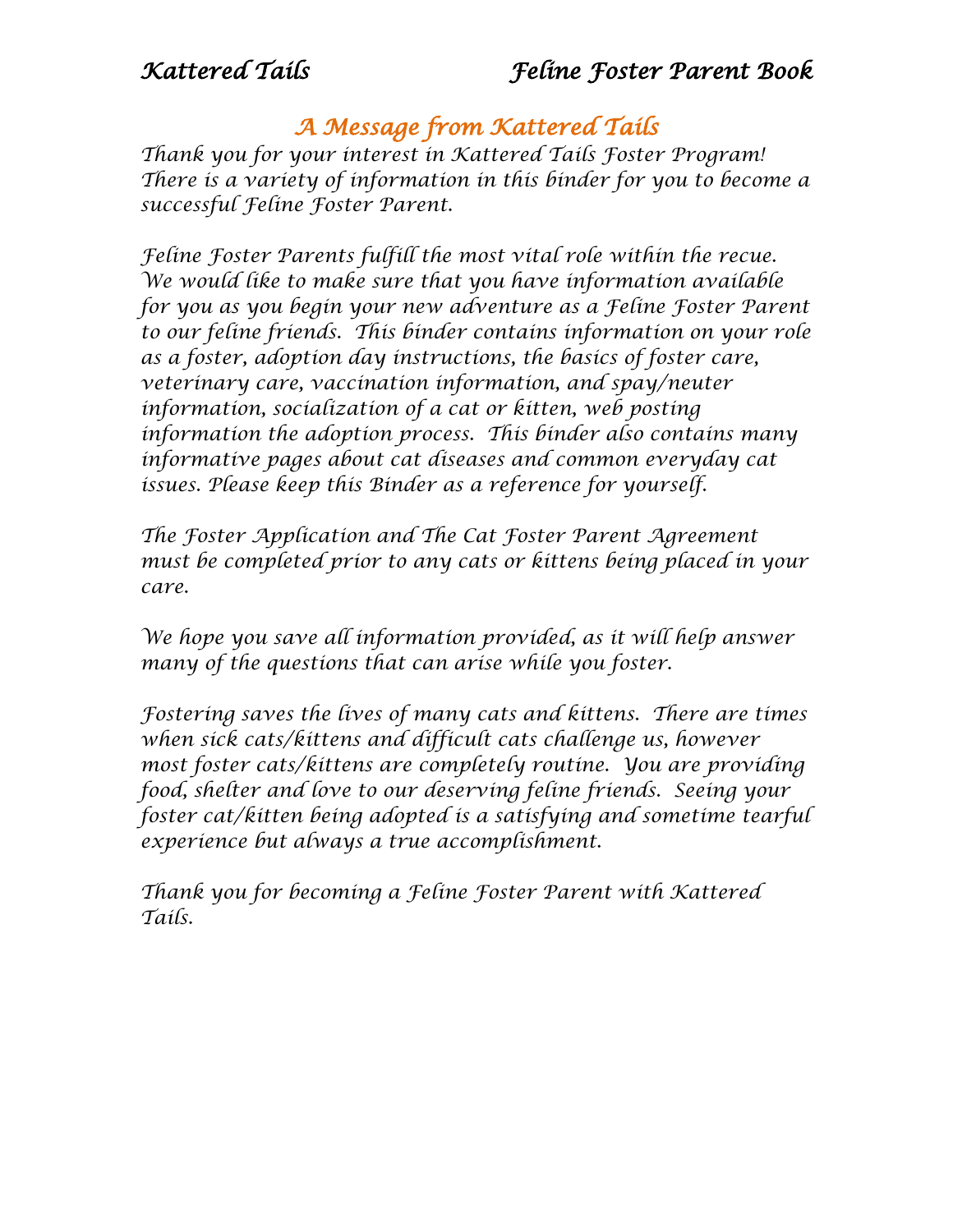#### *Adoption Day Guidelines for Feline Fosters Parents*

- *All Fosters are required to show their adoptable cats and kittens at Kattered Tails adoption events. The foster is not required to stay during the event. No exceptions.*
- *All Fosters are required to participate in special adoption events, showing adoptable cats or helping with the event.*
- *All cats/kittens must be spayed/neutered and given their shots prior to being shown for adoption.*
- *All cats/kittens must be healthy for adoption. No eye drainage, no diarrhea, no ear infection and no ringworm or ear mites. \*Immediate eye drainage and runny noses are NOT symptoms of stress\* (Cats & Kittens can develop loose stools after adoptions, that is not diarrhea)*
- *Cats/Kittens who have tested positive for FIV can be shown.*
- *Cats/Kittens who have tested positive Felv cannot be shown. However, they should be posted on Petfinder and Facebook.*
- *All fosters should be available for questions from potential adopters. (Phone, text, email)*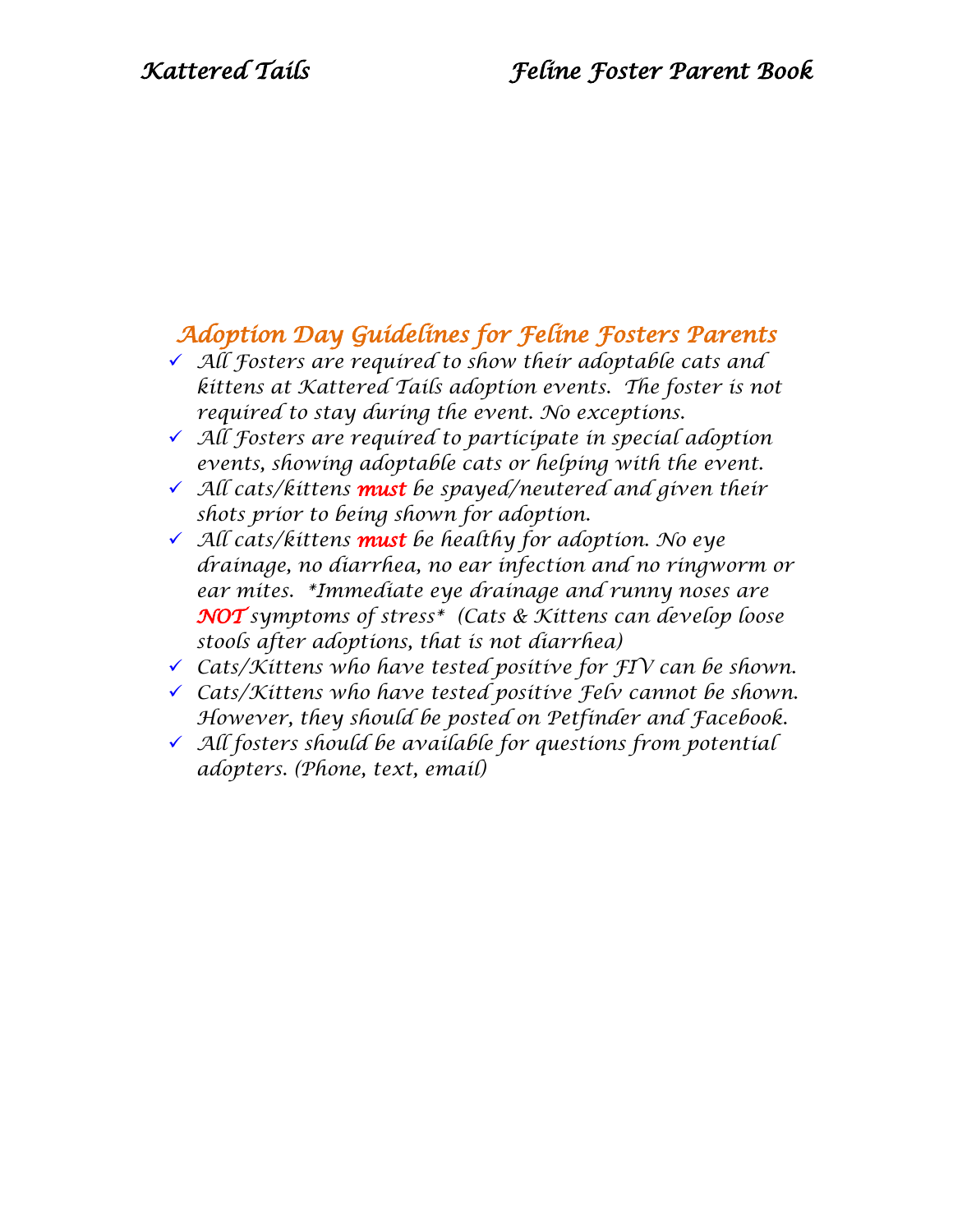## *Guidelines for Feline Foster Parents*

- *Cats/Kittens needing foster cat care:*
	- *Any adoptable cat that needs a safe place while awaiting adoption.*
	- *Any cat who tested positive for FIV/Felv needing a safe place to live while awaiting adoption.*
	- *Any unadoptable cat needing a place to live peacefully and taken care of.*
	- *Any pregnant cat needing care before birthing kittens or cat with kittens needing are while nursing.*
	- *Immature kittens needing TLC (bottle feeding) or care until weight of 2 pounds before spay or neuter.*
	- *Cats or kittens needing time to recover from injuries or recuperation time.*

#### *Goals of Fostering:*

- *First and foremost, to save lives.*
- *Save the lives of cats and kittens that would not otherwise thrive in their current environments.*
- *Finding foster cats/kittens forever homes once they are big enough, well socialized or recovered from illness.*
- *Prevent illness and providing socialization for kittens while they mature.*
- *Supporting the recovery of cats/kittens by providing care in a home environment.*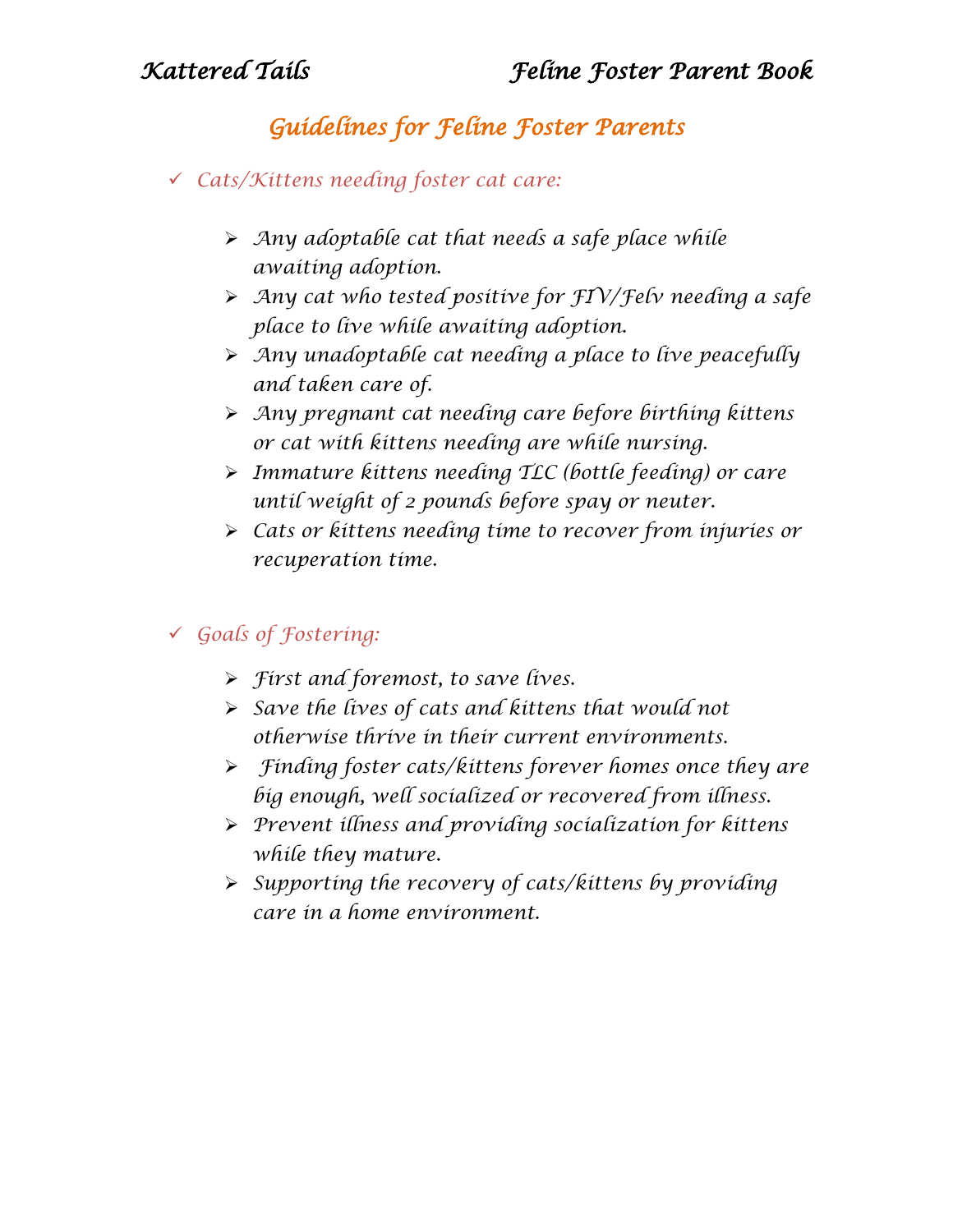#### *To Do's While Cat/Kittens are in your Foster care:*

- *Provide a safe environment for all Foster cats/kittens.*
- *Ensure that all cats/kittens are indoor cats only, watch doors.*
- *Provide quality food, water and shelter for Foster cats/ kittens.*

*(We use Purina One Indoor Adult, Purina One Healthy Kitten Formula, Roya Cannin Mamma & Baby Cat (Bottle Babies then slow change over).*

#### *Vaccinate cats or kittens above 2 pounds prior to adoption.*

- *Vaccines and syringes provided by rescue*
- *Kittens get 2 shots 4 weeks apart*
- *Known adults 1 shot, adults no records 2 shots*
- *All cats/kittens are dewormed and meds and instructions provided. Two doses 3 weeks apart.*
- *All fosters need to learn how to vaccinate their foster cats/kittens. It is part of our job as foster moms & dads.*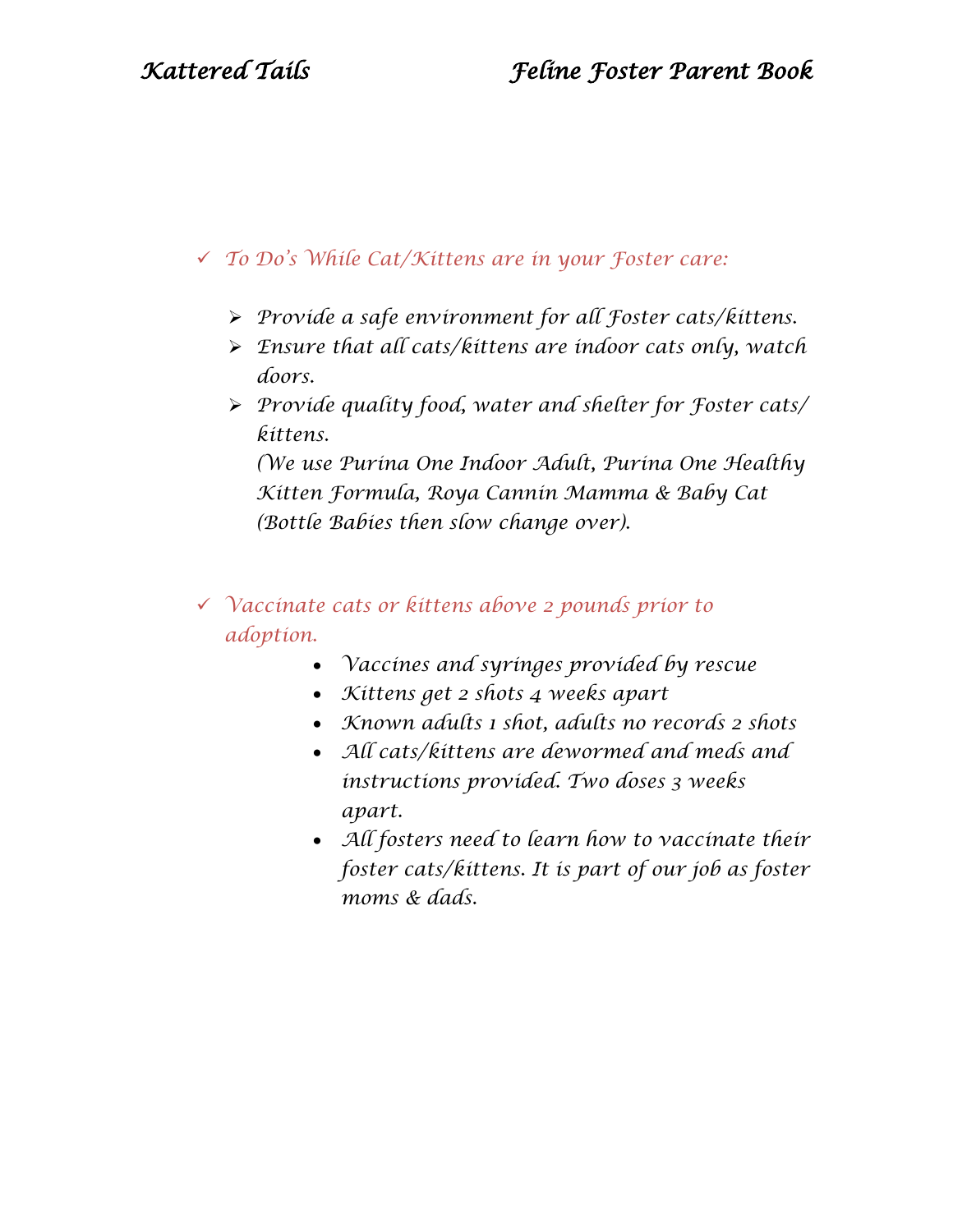#### *Approved Veterinary Clinics:*

- *Tempe Pet Clinic 1425 W. Southern Ave. Tempe, AZ 85282 480-829-1002*
- *Homeward Bound 1020 E. Pecos RD. #1 Chandler, AZ 85225 480-821-7380*
- *Spay/Neuter Clinic 2040 S Alma School Rd., Ste.25 Chandler, AZ 85286 480-814-1008*
- *Banfield Pet Hospital 2840 W. Chandler Blvd. Chandler, AZ 85224 480-814-7636*
- *Spaying/Neutering:* 
	- *When kittens reach two pounds and are healthy they are ready to be spayed or neutered.*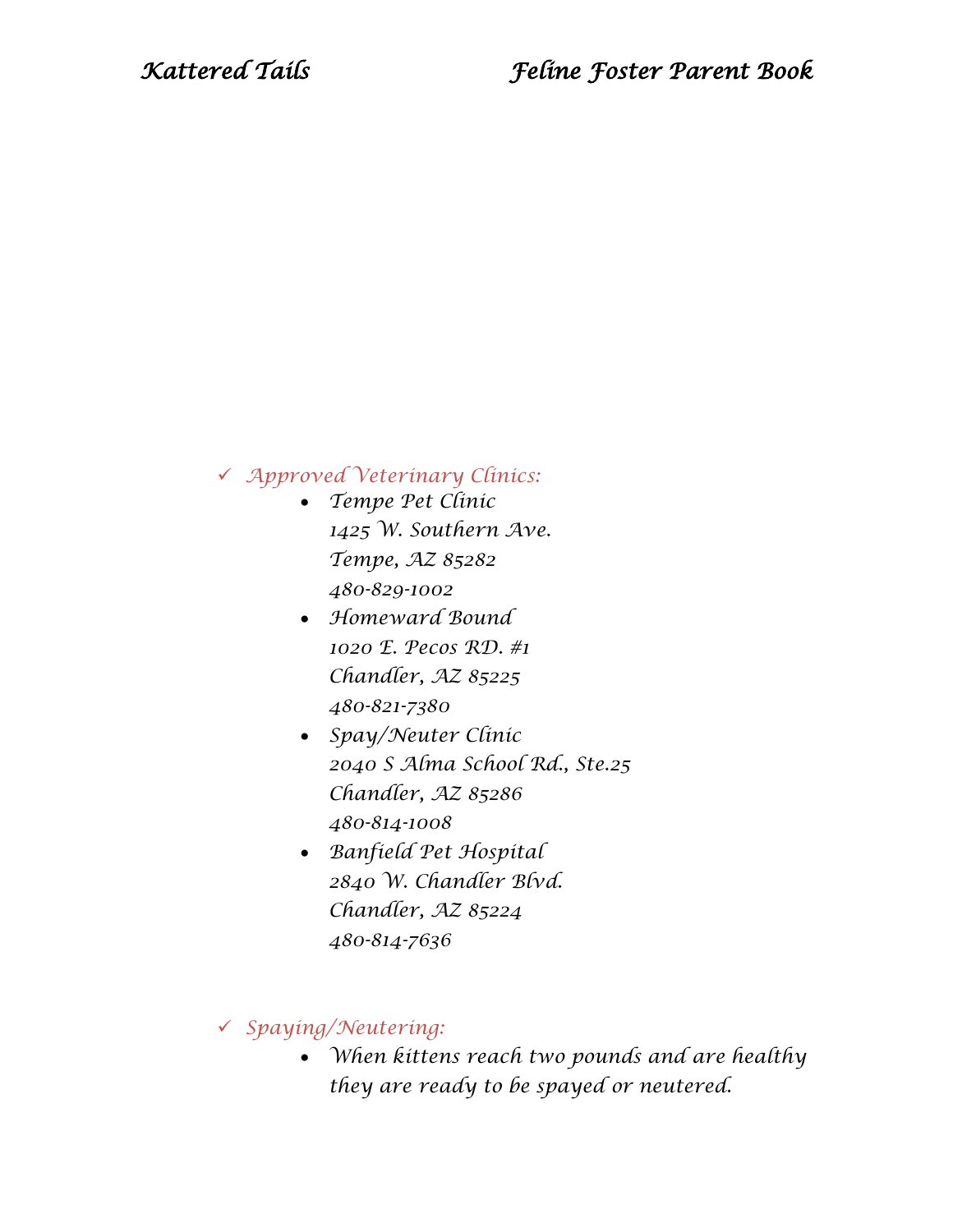#### *Kattered Tails Feline Foster Parent Book*

*Contact Monica (480-751-9688) to get appoints scheduled. We use the various clinics listed and will take the earliest date available. We can all help with transport, we work as a group. Cats who have weaned her kittens and healthy adult cats can be scheduled as well.*

#### *Cat/Kitten Adoption Information:*

- *All adoptable cats/kittens must be shown at adoption events on Saturdays. IF you need help with transport, please ask.*
- *Foster are asked not to adopt their kittens or cats out on Facebook. All adoptions are done on adoption days only. Kittens will not be held for anyone who sees the kittens on fosters page on Facebook. Fosters cannot promise the kittens to anyone the kittens are the property of Kattered Tails. (Unless under special circumstances)*
- *The week a cat or kitten is spayed or neutered the cat or kitten MUST be at adoption the event that Saturday , no exceptions, make arrangements if needed.*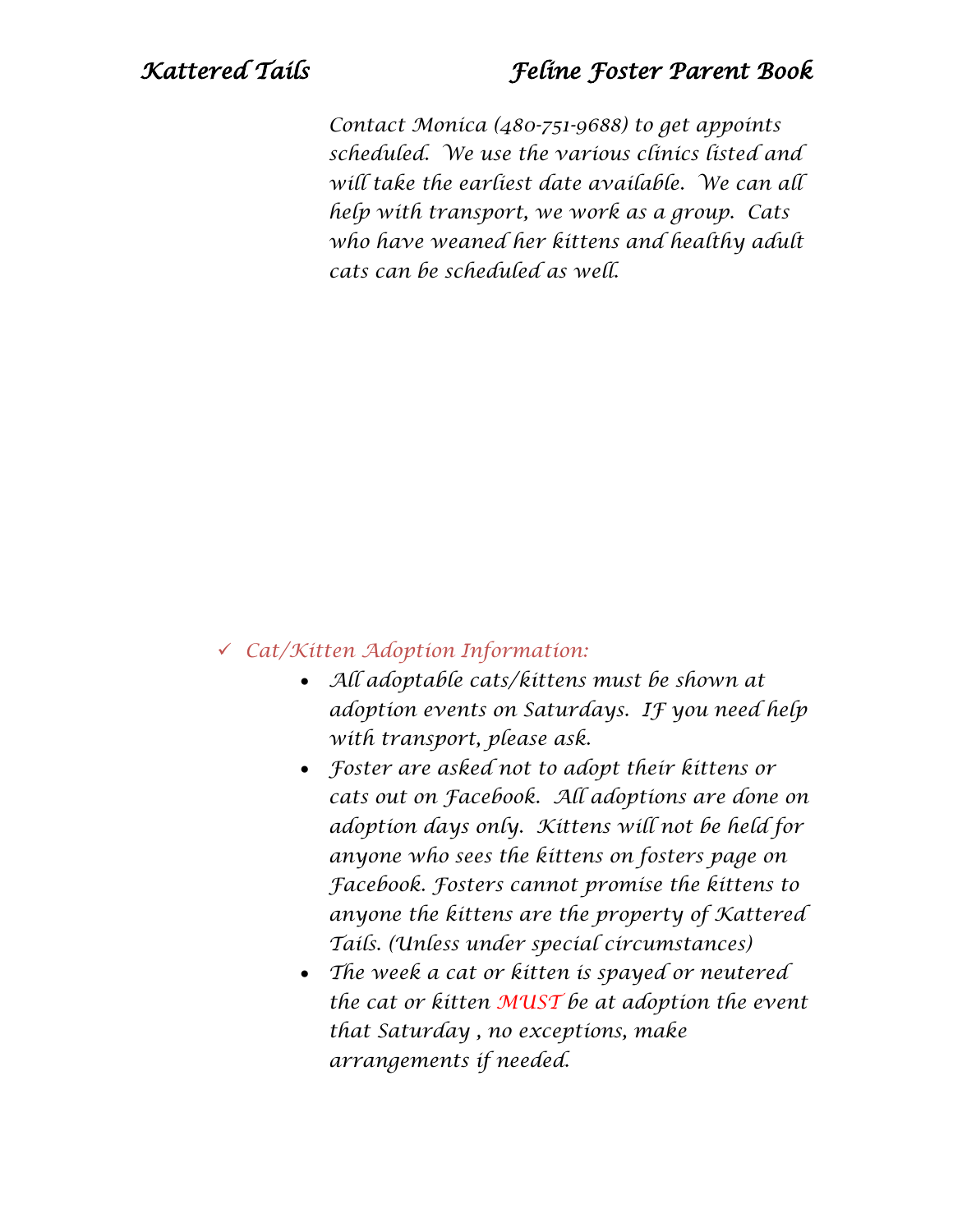- *All cats/kittens available for adoption must have trimmed nails, eyes and ear clean. We can always trim nails on Saturday during down time.*
- *All cats must be healthy. No diarrhea, eye drainage and NO ringworm or ear mites.*
- *A cat is not ready for adoption until it has had no symptoms of illness for at least one week or spayed or neutered. If you are fostering kittens, they must weigh two pounds to be adopted. Kittens usually reach two pounds between nine and ten weeks of age. They must be completely healthy and have not had any symptoms of illness for at least one week prior to adoption.*
- *When your foster is adopted follow up with adopter within two weeks to see if there are any additional questions.*
- *Fosters can adopt their foster cat or kitten in their care. In the past we did not ask fosters to help with the cost. However, due to rising cost at the vet we now ask the fosters to pay the cost. (spay/neutering, vaccinations, testing, medications at vet, any incurred vet bills while in foster care)*

### *Quick Reference for Feline Foster Parents*

- ✗ *Always get Pre-Authorization prior to all Veterinary appointments being made.*
- ✗ *Always ask for advice. There are a few Foster Parents who have been fostering and in rescue for 13+ years.*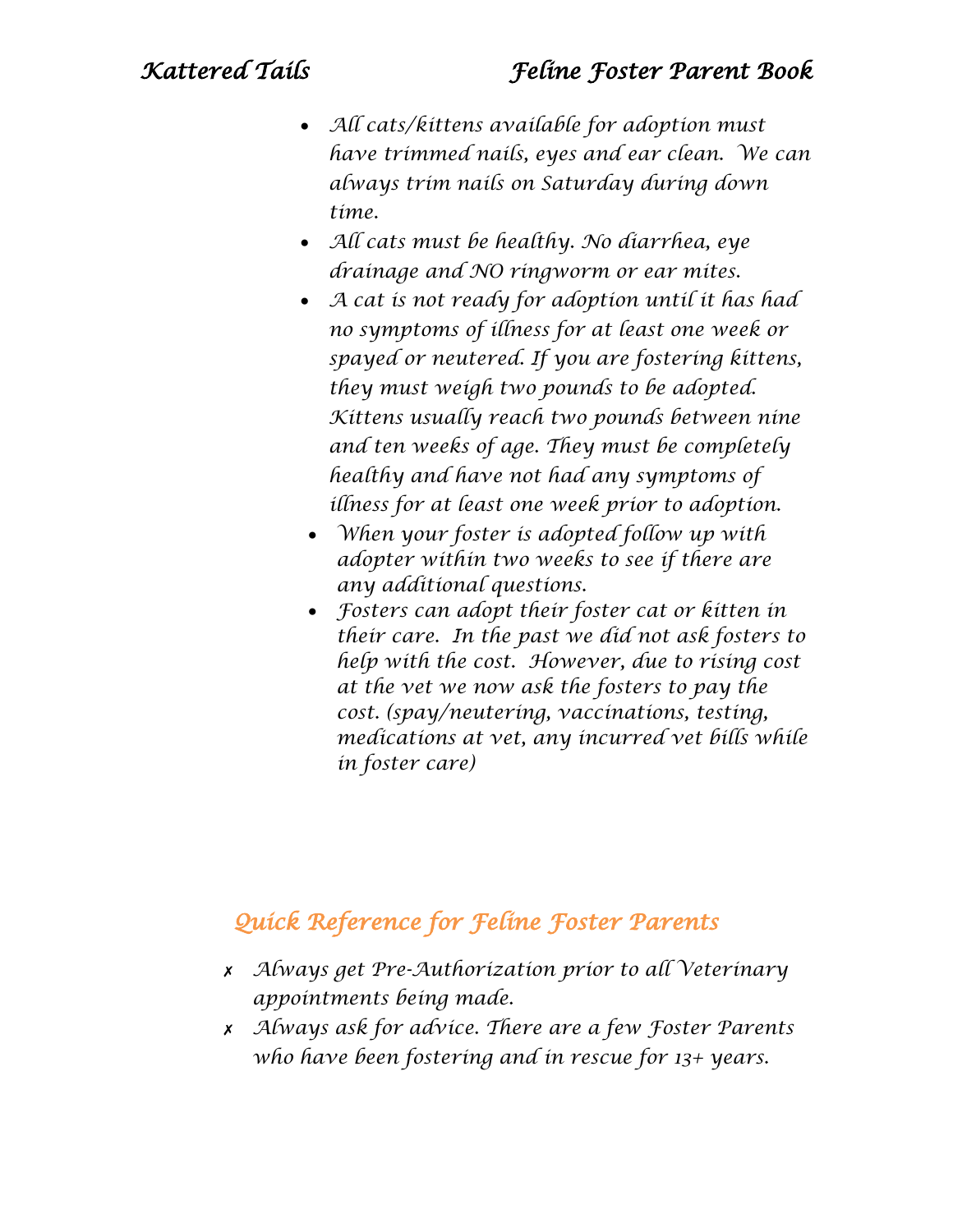- ✗ *Check to make sure your sick cat/kitten for hydration they should be drinking water, using the litter box, have loose elastic skin and moist mouths. (Pink Gums)*
- ✗ *Never let rescue cats/kittens go outside. Watch your doors!*
- ✗ *Kattered Tails will provide food, cat litter for foster cats.*
- ✗ *Never turn over a cat to an adopter without the cat/kitten being spayed/neutered, current on shots, tested for FIV/Felv and never without adoption contact being completed,*
- ✗ *Show up! Bringing your cats and kittens to adoption events is a MUST and the only way to get them adopted into their forever homes. Adoptions begin at 11:00 am. Kittens are required to be there every Saturday.*
- ✗ *Never have more then 10 adult cats in your home.*
- ✗ *All intakes are to approved; in no approval was given Kattered Tails will not financially be responsible for cat/kitten.*
- ✗ *Kattered Tails will be charging a surrender fee of \$85.00 for personal cats; a \$65.00 donation for stray cats or donations of food and litter that we use. They will receive a donation reciept for stray donation only not owner surrender.*
- ✗ *Adoptions fees for adults and kittens is \$175.00.*
- ✗ *Adoptions with two or more cats please speak with Monica or Taylor.*
- ✗ *Fosters can adopt their kittens. In the past there was no fee. However, as vet prices rise our cost go up. We now ask our foster to pay our cost for adoption of their fosters. (spy/neuter, testing, vaccinations, medications at vets, vet bills incurred while in foster care)*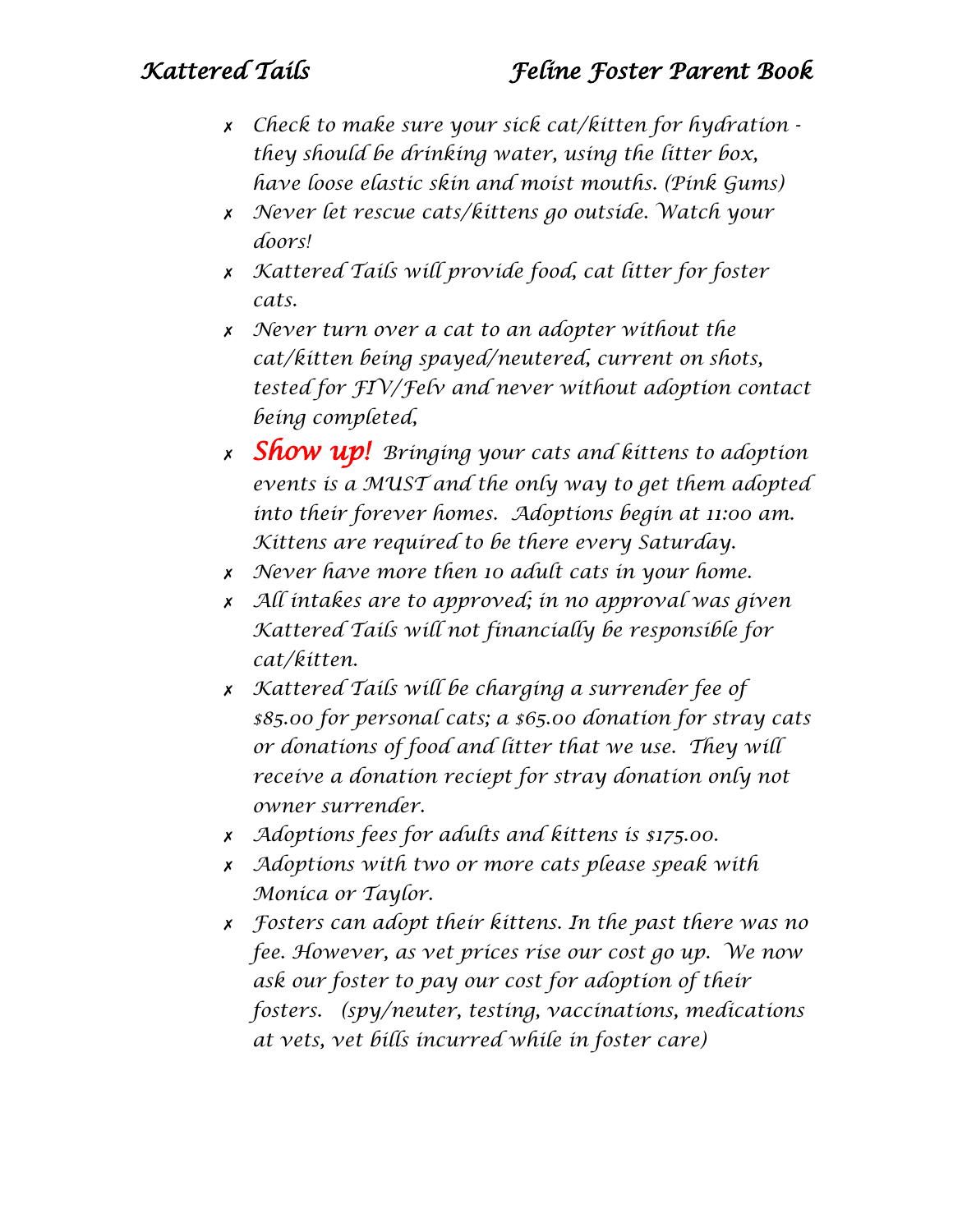✗ *All cats and kittens spayed and neutered during the current week MUST be at adoption that Saturday, no exceptions, make arrangements if necessary.*

*Notes:*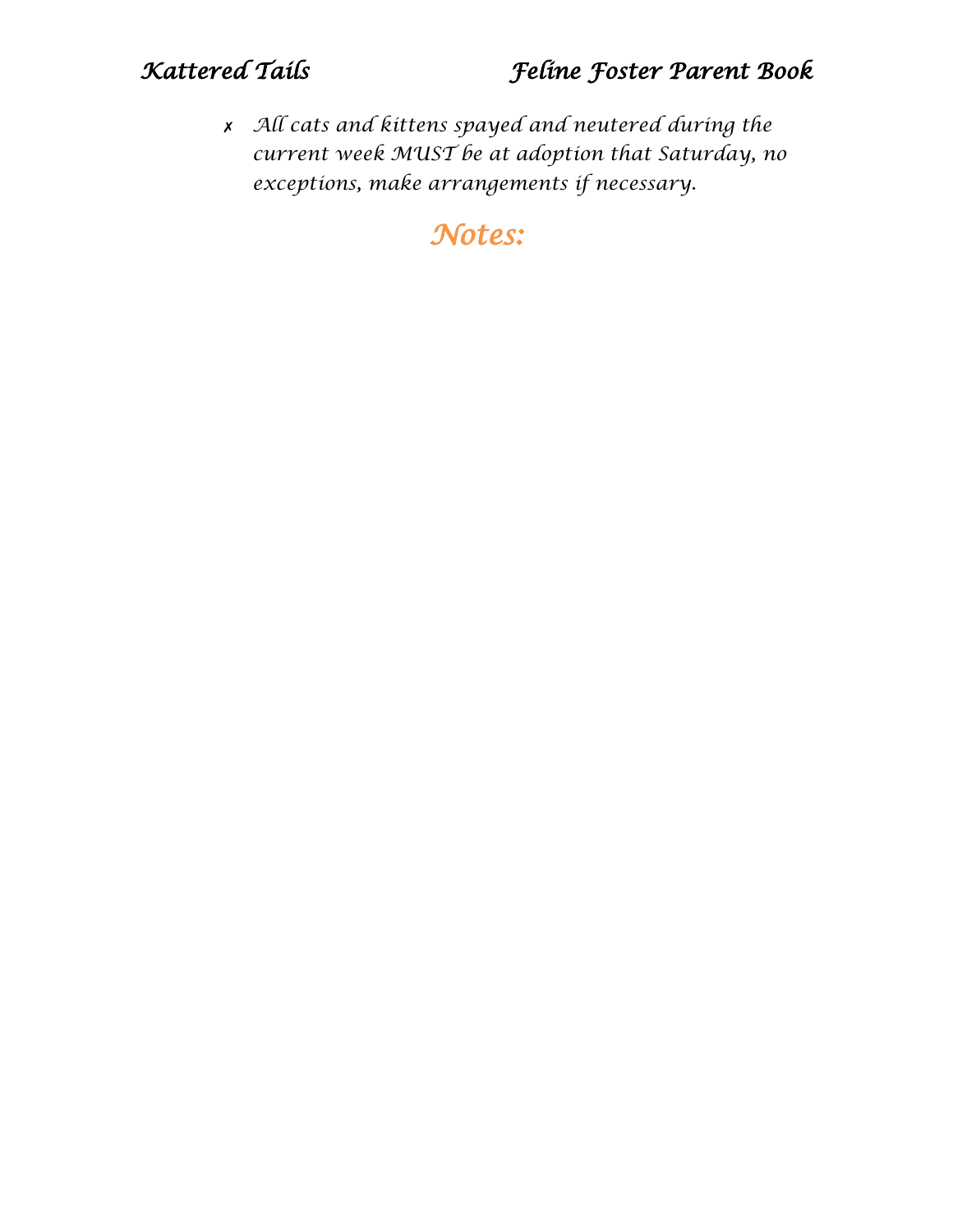*Kattered Tails Feline Foster Parent Book*

| <b>Kattered Tails</b>                                                                                            |                |
|------------------------------------------------------------------------------------------------------------------|----------------|
| Foster/Volunteer Application                                                                                     | Kattered Tails |
|                                                                                                                  |                |
|                                                                                                                  |                |
| <u> 1989 - John Stone, amerikansk politiker (* 1989)</u>                                                         |                |
|                                                                                                                  |                |
| Home Phone: ________________________Cell Phone:                                                                  |                |
|                                                                                                                  |                |
|                                                                                                                  |                |
|                                                                                                                  |                |
|                                                                                                                  |                |
|                                                                                                                  |                |
| <b>Email Address:</b><br>Previous experience as a feline foster parent: YES____________<br>NO<br>If yes explain: |                |
| History of volunteer work: YES<br><b>NO</b>                                                                      |                |
| If yes explain:                                                                                                  |                |
|                                                                                                                  |                |

Fostering Adoption Day Set Up/Clean Up Fundraising/Grant Writing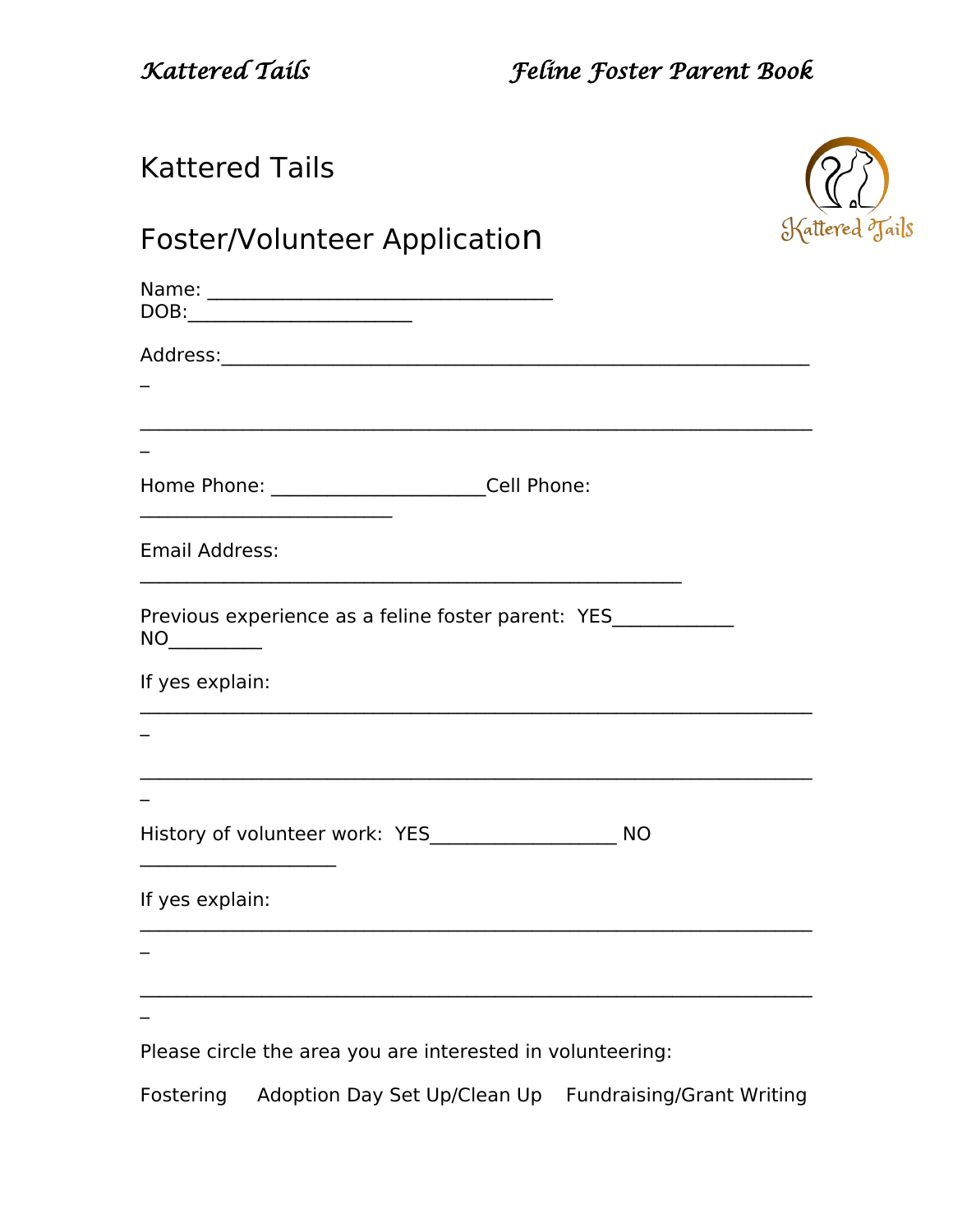OTHER:

Applicant:

 $\overline{\phantom{a}}$ 

Kattered Tails Rep:

Parent/Guardian Signature Under 18:  $\mathcal{L}_\text{max}$  and  $\mathcal{L}_\text{max}$  and  $\mathcal{L}_\text{max}$  and  $\mathcal{L}_\text{max}$ 

 $\mathcal{L}_\text{max} = \mathcal{L}_\text{max} = \mathcal{L}_\text{max} = \mathcal{L}_\text{max} = \mathcal{L}_\text{max} = \mathcal{L}_\text{max} = \mathcal{L}_\text{max} = \mathcal{L}_\text{max} = \mathcal{L}_\text{max} = \mathcal{L}_\text{max} = \mathcal{L}_\text{max} = \mathcal{L}_\text{max} = \mathcal{L}_\text{max} = \mathcal{L}_\text{max} = \mathcal{L}_\text{max} = \mathcal{L}_\text{max} = \mathcal{L}_\text{max} = \mathcal{L}_\text{max} = \mathcal{$ 

# Feline Foster Parent Agreement

 $\mathcal{L}_\text{max} = \mathcal{L}_\text{max} = \mathcal{L}_\text{max} = \mathcal{L}_\text{max} = \mathcal{L}_\text{max} = \mathcal{L}_\text{max} = \mathcal{L}_\text{max} = \mathcal{L}_\text{max} = \mathcal{L}_\text{max} = \mathcal{L}_\text{max} = \mathcal{L}_\text{max} = \mathcal{L}_\text{max} = \mathcal{L}_\text{max} = \mathcal{L}_\text{max} = \mathcal{L}_\text{max} = \mathcal{L}_\text{max} = \mathcal{L}_\text{max} = \mathcal{L}_\text{max} = \mathcal{$ 

 $\mathcal{L}_\text{max} = \mathcal{L}_\text{max} = \mathcal{L}_\text{max} = \mathcal{L}_\text{max} = \mathcal{L}_\text{max} = \mathcal{L}_\text{max} = \mathcal{L}_\text{max} = \mathcal{L}_\text{max} = \mathcal{L}_\text{max} = \mathcal{L}_\text{max} = \mathcal{L}_\text{max} = \mathcal{L}_\text{max} = \mathcal{L}_\text{max} = \mathcal{L}_\text{max} = \mathcal{L}_\text{max} = \mathcal{L}_\text{max} = \mathcal{L}_\text{max} = \mathcal{L}_\text{max} = \mathcal{$ 

The Cat Foster Parent Agreement states the expectations of Kattered Tails Fostering program. When you become a foster with us you are expected to comply with the policies of the group and the rules and guidelines of the fostering program.

Please read initial:

 $\overline{\mathcal{L}}$ 

### Program Requirements:

- $\downarrow$  I understand that foster cats are the property of Kattered Tails and as a foster I have responsibilities as shown below.
- $\overline{1}$  Thave read the Kattered Tails and understand my responsibilities as a Feline Foster Parent.
- $\perp$  I understand that as a Feline Foster all adoptable cats/kittens must be shown at Kattered Tails adoption events. If I am unable to attend or have my adoptable cats/kittens at the adoption events I will make other arrangements to get them there without exception.
- $\downarrow$  I also understand that if I do not show my adoptable cats at events Kattered Tails will ask that all cats and kittens be returned; if not returned Kattered Tails will no longer assume financial/medical responsibility/legal liability for the cats/kittens and cats in my care will be assumed mine.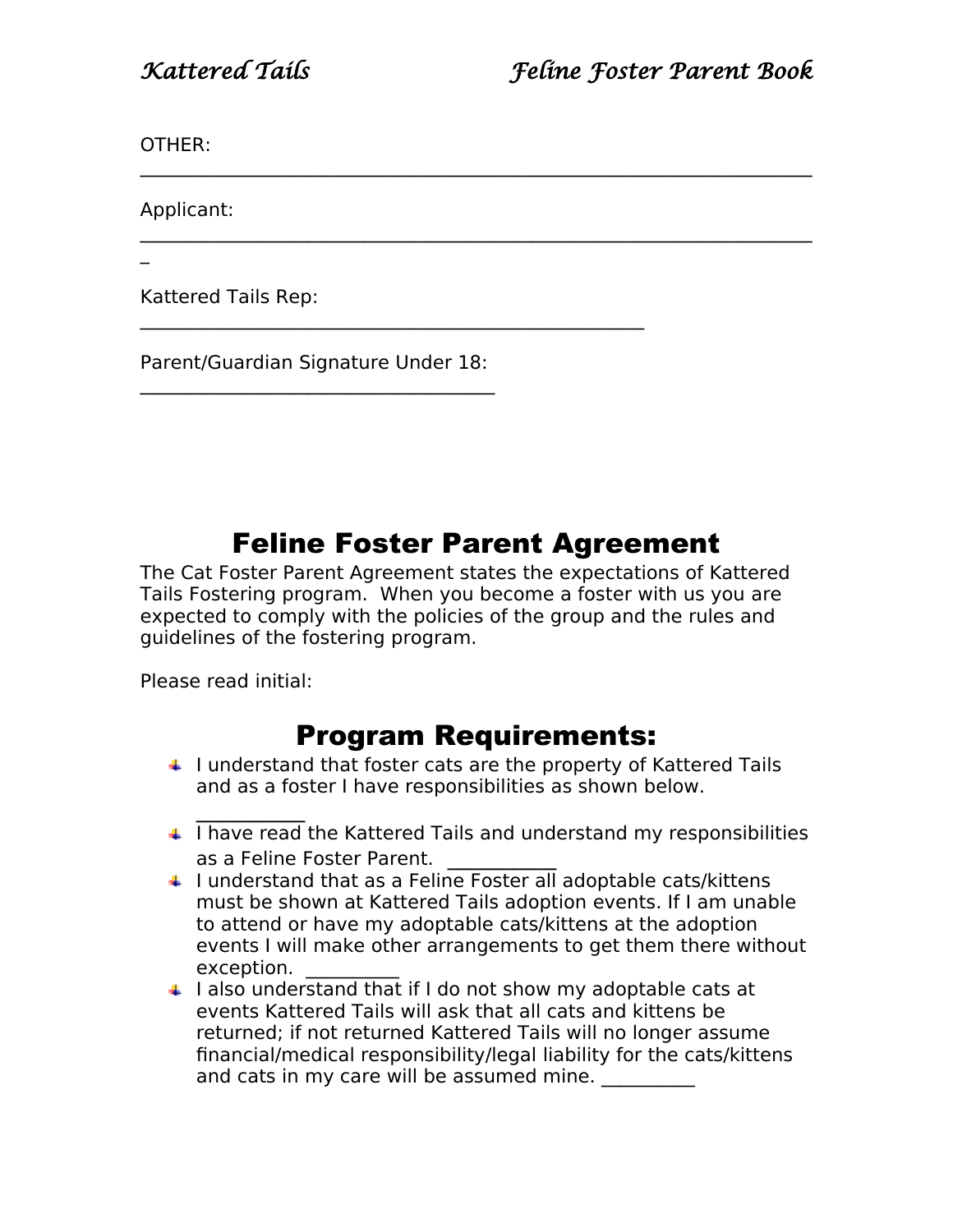- $\blacksquare$  I understand that I **MUST** get approval for Veterinary visits, medication or any services, and that **MUST** be at one of the approved Vet Clinics listed on the Veterinary Clinics Approved. I also understand that I will **NOT** be reimbursed by the rescue if I choose to incur expenses at a non-approved vet clinic. \_\_\_\_\_\_\_\_\_\_
- $\perp$  I understand that all intakes must first get approval.
- I understand that as a Feline Foster Parent I will have no more than 10 adult cats in my home at a given time.
- $\perp$  I understand that as a Feline Foster Parent there is the possibility of having long term foster cats in my home and that Kattered Tails will provide for their medical needs unless I choose to keep cat as my personal pet.
- **4** I understand that my position as a Feline Foster Parent depends on my cooperation with these expectations.

# Feline Care Responsibilities:

- $\ddot{\phantom{1}}$  I understand that I will be contacted when cats/kittens need rescuing and If I will be available to Foster.
- $\downarrow$  I understand that I could be asked to help in rescuing a cat/kittens needing to be fostered.
- $\downarrow$  I understand that fostering cats and kittens includes keeping animals inside and preventing escape routes, never allowing young children unsupervised access to animals, providing quality food and fresh drinking water, and a safe home environment.
- $\frac{1}{2}$  $\downarrow$  I will stay in contact with Kattered Tails, answering emails, tests and phone calls promptly.
- $\downarrow$  I understand that I will maintain the health of all animals in my care. \_\_\_\_\_\_\_\_\_\_
- $\downarrow$  I understand that once a kitten reaches two pounds in weight and healthy, and when a cat is healthy, I will have the cat or kitten to be spayed/neutered.
- $\ddotmark$  I understand that I am responsible for vaccinations (24 hrs prior to spay/neuter). \_\_\_\_\_\_\_\_\_\_